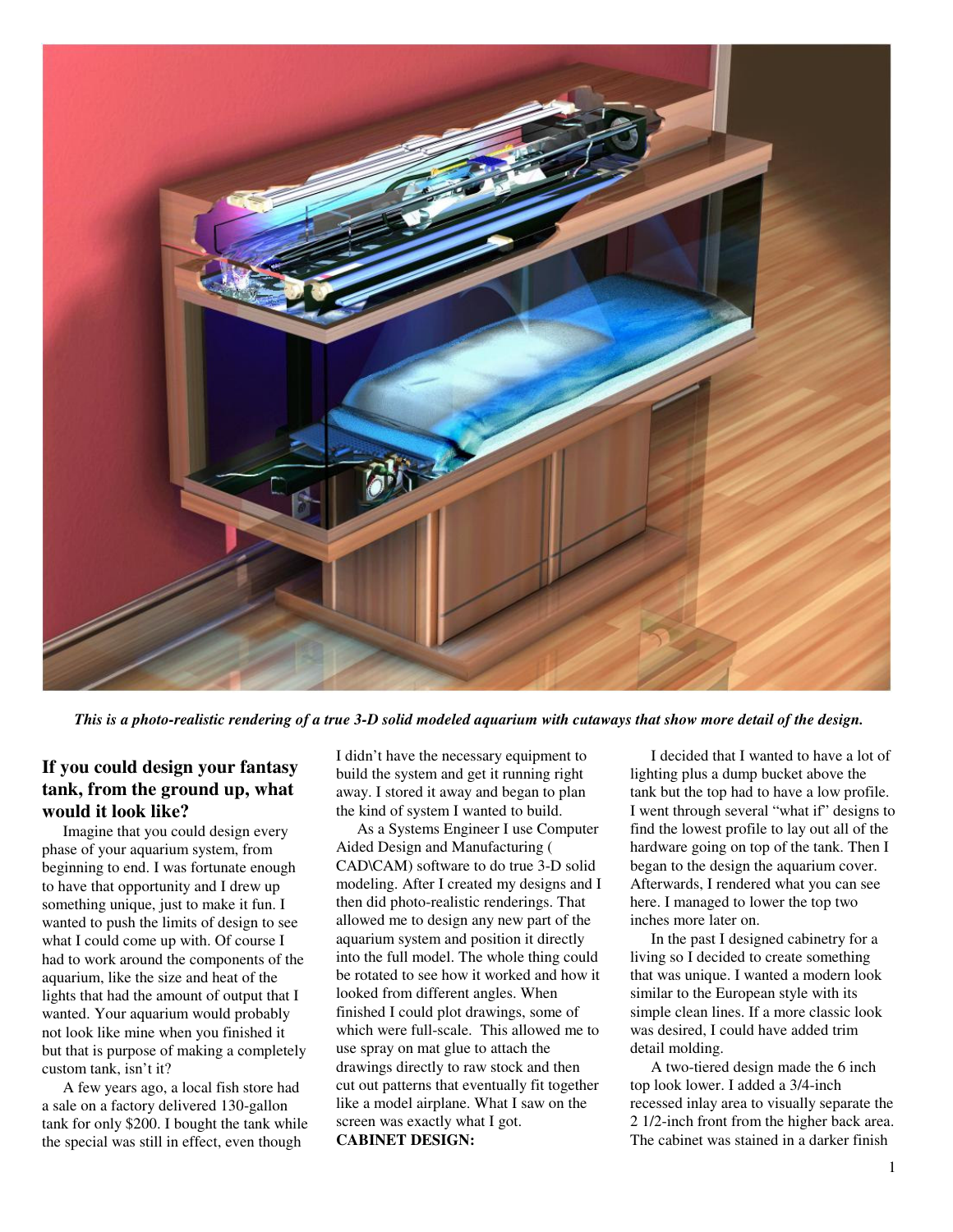to match the inlaid strips in the doors. In the rendering, you can see that I first tried using an aluminum strip as a separator but I found that the darker cherry finish fit better with my other furniture.

Two inlaid strips were spliced into the doors to make them look narrower. The oversized opening was covered with two doors instead of the unwieldy three-door configuration.

I liked the look of a tank that I saw in a book once that had a slight over hang on either end of the base. I wanted to increase the over hang and at the same time make the platform, on which the tank rested, thin and elegant. Unfortunately the aquarium weighs over a thousand pounds. This presented quite a challenge.

A steel skeleton provided the strength that I needed. I use a design to cover the steel with oak veneer, oak plywood and oak strips about the size of yardsticks.

The skeleton was made of 2-inch square steel tubing with a 1/4-inch wall thickness. This tubing has rounded corners. The platform for the tank itself consisted of four cross members that were welded to the steel legs and two end pieces. The platform had to be pretty flat in order to provide good support for the glass tank that only rests on a plastic base around its edges.

The four legs were merely wrapped with veneer. The rounded edges of the steel tubing made the job easy and gave the pedestal a solid oak look. A piece of 1/4- inch oak plywood went in the sides of the pedestal. It was also used on the top part of the bottom most base or foot prints. The oak strips were used as a trim on the bottom base and to encase the steel platform. These yardsticks like oak strips make the pedestal look as if it is constructed of solid wood.

All this worked together to create the appearance of an all wood aquarium stand that looks like it could break because of the weight of the tank. Actually it is quite stable. The low profile cover hides many components that are "under the hood". **INVERTEBRATE LIGHTING:**

When I started this hobby, saltwater fish and reef systems were much more complicated to operate successfully than they are now. Since my knowledge was limited, I decided to buy a used 55-gallon aquarium system that was already working properly. The system was purchased from someone who was trading it for a bigger aquarium.

I still don't pretend to know what lighting or combination of lighting is best for a reef tank. I wanted to have the standard bearers and a fair amount of variety of light spectrums. My design skills were used to direct the light where I wanted it.

Before I decided to assemble my first system, I wondered why the shop owner of my favorite fish store didn't keep the glass clean all of the time in his show tank. It was his show tank that attracted many of us as customers.

I soon found out what a chore keeping the glass clean can be. If it weren't for that, keeping saltwater fish and invertebrates would be a very low maintenance hobby. With the strong lighting of a good reef tank, algae can grow quickly on the glass. The routine task of cleaning it can become boring and tedious. Cleaning may also cause accidental scratching of the glass and that can make it even harder to clean.

My first design project on the new tank was to layout the lighting. I could only plot where most of the light would fall when I drew it up. However, with a little planning I was able to direct the lighting onto the invertebrates but still away from the glass.

My lighting system allows me to concentrate a lot of light in some areas of the tank and have low light in others. It was started with a fixed 175 watt metal halide lamp (not shown), two 4-foot very high output (VHO) fluorescent lights and one compact fluorescent lamp. They are all placed at the same end of my 6-foot tank.

I also built a module that is designed to have a pair of 250 watt metal halide lamps move across the tank during the day and then return at night when the lights are off. I am now experimenting with motor drives and circuits.

This module was placed between the florescent lamps and the dumb bucket. This placement is used so that the metal halide bulbs will have the most direct exposure to the shallow water corals that like it.

The pin-point white light sources that medal halides produce causes a shimmering look in the tank when it interacts with the small waves at the water surface. I am still trying to increase this shimmer.

My fluorescent tubes are four feet long so the light that comes from them is softer and more general. These lights hardly cast any shadows and do not add to the shimmer in the tank. For that reason I prefer to make all of my fluorescents actinic or bluish in color. They shine backward and down from their position in the front of the tank. These soft blue lamps are very pretty and soothing to me. They also give the invertebrates other light spectrum combinations that they need, particularly the deep-water invertebrates.

In this way I tried to simulate the soft blue light of the sea, accented by the shimmering of sunshine peering into the shallow waters.

Finally, I used louvers to direct the light where I thought it was most effective and away from the glass at the front and back of the tank. That it was pretty easy to do. The metal arc lamps are very hot so they required a 6-inch by 6-inch square tub to channel the fan blown air past the bulbs, which keeps them cool. This was the minimum height that I could safely get away with and therefore dictated the height of the tank cover. This height, on the other hand, gave me the freedom to use almost wrap around reflective louvers to direct and concentrate the light into the center of the tank. There was no spill over onto the glass. I found that polished aluminum reflectors on top of the lamps only and fully rusted surfaces on the sides made the shimmering stronger because it accentuated the look of the one point light source.

Even though the VHO lamps were from 4 to 8 inches from the front of the tank they were easy to shield. This was possible despite the fact that they were under the part of the cover that was only 2 1/2-inches high. In the very front I decided to use a PowerCompact fluorescent from Custom Sea Life, Inc. It produced about the same light output as two VHOs but was much smaller in size. By using this type of lamp, I could nestle the bulb higher in the cover to increase the effect of the louvers.

This technique greatly reduced the frequency and the difficulty of the glass cleaning that was required. I find that I can now keep my hands out of the tank more and just enjoy this low maintenance approach.

After putting a lot of lights under that low cover I used Ice Cap electronic ballasts from Champion Lighting & Supply to lower the heat output. I even use one that powers a metal arc lamp that was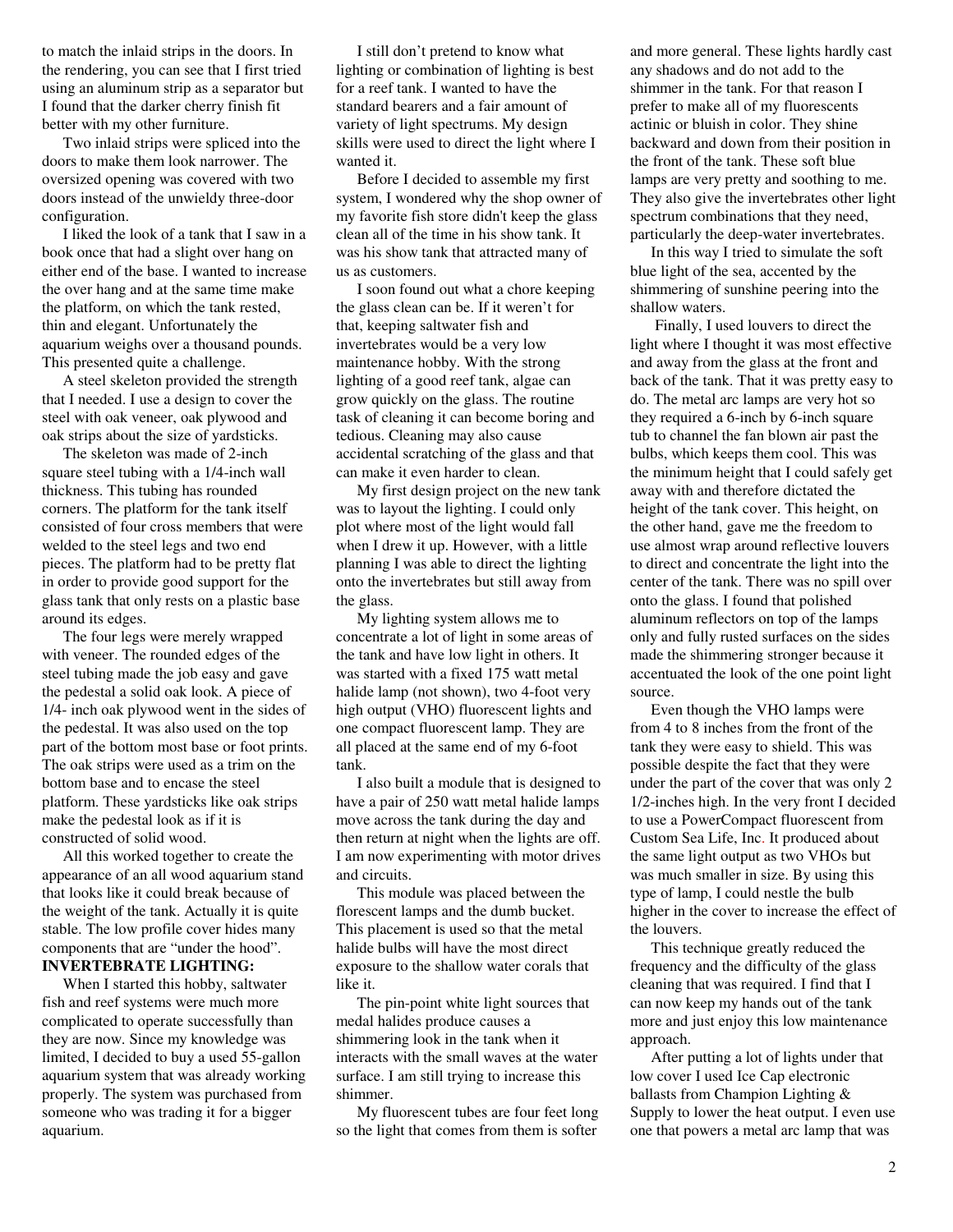given to me as a Beta Test unit. All the ballasts are kept either under the tank or just under the floor of the room.



*Blue back lighting adds to the over all look of the tank.*

### **AESTHETIC LIGHTING:**

My tank is placed about 6 inches away from the wall. I got used to looking through the tank and seeing the wall behind it. Later I placed a blue mask on the back of the tank. It looked good but the tank looked so much narrower that I took it right back off again. I used some VHOs that were given to me to light the wall at the back of the tank. Over the lamps, I placed dark blue "deep dyed polyester color filters" or "Gels" that are commonly used as theatrical lighting filters. This combination casts a deep blue light on the wall that can be seen as you look through the tank. I first experimented with a 25 watt blue incandescent light bulb but it was too faint to do the job. The VHOs and filters worked quite and provided a beautiful rich color as a backdrop for the tank. The Great American Market sells optically clear "Gels". I used #850 (Primary) Blue. You can also obtain spectral distribution charts of their 130 plus colors and shades. **THE DUMP BUCKET:**

I liked the idea of seeing an interesting rush of water and bubbles splashing into the tank periodically. A dump buckets can also cause a localized surge of water turbulence that is valuable to invertebrates. I like the sound of the splashing because it can also be soothing. Coupling a dump bucket and an algae scrubber can add a lot of function to a small space.

I read Dr. Adey's book DYNAMIC AQUARIA a few years ago and then started to design my first algae scrubber. On my third try I felt that it was ready for my first tank. My new tank has design number four. It is 4 feet long, 6 inches wide and only 4 inches high. I placed under the bucket. The fulcrum is positioned just beyond the balancing point of the tray. As the bucket starts to be filled, the water pools in the thick end of the tray. As the bucket becomes more full, the water extends into the tapered end of the tray. This changes the balance of the bucket and it quickly tips downward, dumping out its contents. When the water cascades out of the bucket, the tray rights itself to start another cycle. I fine-tuned the balancing point by moving the fulcrum around until the tray filled to the brim before toppling over.

Adding strong lights above the tray causes algae to used a steel weight at one end of the flattened bucket. This became a counter weight at the thick end of the tray. I was very careful to encase the steel in plastic so that rust would not get into the tank. Rust from metal can be devastating to a tank's invertebrates!

About a foot way from the thick end of the tray, it begins to taper like a wedge, coming to a point at the far end of the dump bucket. I made a simple fulcrum that was grow in the shallow tray. I stopped using a screen and found that it worked even better growing right on the plastic at the bottom of the tray. Since the water in the tray is swallow and the strong lights are closer to the plastic surface than the rock is in the tank, the algae in the tray out competes for the nutrients in the water. This depresses the growth of hair aglae on the live rock in the main tank. The dumping action is said to increase the effectiveness of the algae and seaweed in the bucket by 50%. Plants also absorb metals that can find their way into the tank. With the scrubber installed, my tank's nutrient levels are lower than the commercial test kits can measure.

I don't have to adjust the dump bucket. It works well until it is time to harvest or "export" some of the plant material from the tray. About every week or two it stops in the down position because it is weighted down with algae. It works just fine in the down position but lets me know that it is time to grab a handful and through it away.

I also drop a small bag of carbon in the tray but do not pump water through it. Water drifts through the bag to remove dissolved organic compounds but is not a mechanical filter that can trap things and foster decay. This carbon is there for insurance only. Steve Tyree of Dynamic Ecomorphology and author of THE PORIFERA (LIVING SPONGES) feels

that the sponges and other filter feeders, that I grow in the tank, help to remove these dissolved organic compounds on there own. He also feels that they also help control bacteria and any "green water" that my turn up in the tank. This water discoloration has never turned up in my tanks.

Having so much water in contact with the air in the room as it leaves the bucket, keeps the tank temperature within a narrow range. I heat and air-condition my house instead of heating and chilling the tank. If I don't use the AC in the summer time the falling water acts as a "swamp cooler" because it allows water to evaporate, keeping the tank in the mid 70s.

Half of this dump bucket hangs over the back of the tank. This makes room for the lights but still lets the water splash into the tank.

## **ALGAE OR PLANT LIGHTING:**

I bought a \$10 halogen lamp for my first tank's algae scrubber. This lamp was very hot but it did not raise the water temperature in the tank. It did cause much evaporation so I had to add lots of replacement water. I placed the lamp about a foot away from the algae scrubber tray. This setup worked fine under the tank but if I used a halogen lamp under the cover that I designed, it would cook the algae.

I used four common compact lamps to light my dump bucket/algae scrubber on the new tank. These bulbs in the 4500K range are just fine for growing plant life and are made by GE and Sylvania in several different sizes. You can buy them from regular commercial lighting companies along with their ballasts. These common bulbs can be used on a Leng Sy Ecosystem styled plant filter instead.

Although the algae scrubbers have served me very well, I am moving the lights to this type of system down stairs as an experiment. I will pump the water from it, back to the tank with a Dolphin 1200 Mini Pump because it is quiet and does not add much heat to the system. After moving the lights to the caulerpa system, I will use the additional space to enlarge my dump bucket.

#### **SAND LAYOUT:**

As you can see in the rendering, I used the Jaubert style system to set up my sand bed in the tank. I started with some finger length pieces of 5/8-inch diameter PVC pipe that I used as risers for the plastic egg crate style light defusers. This created a